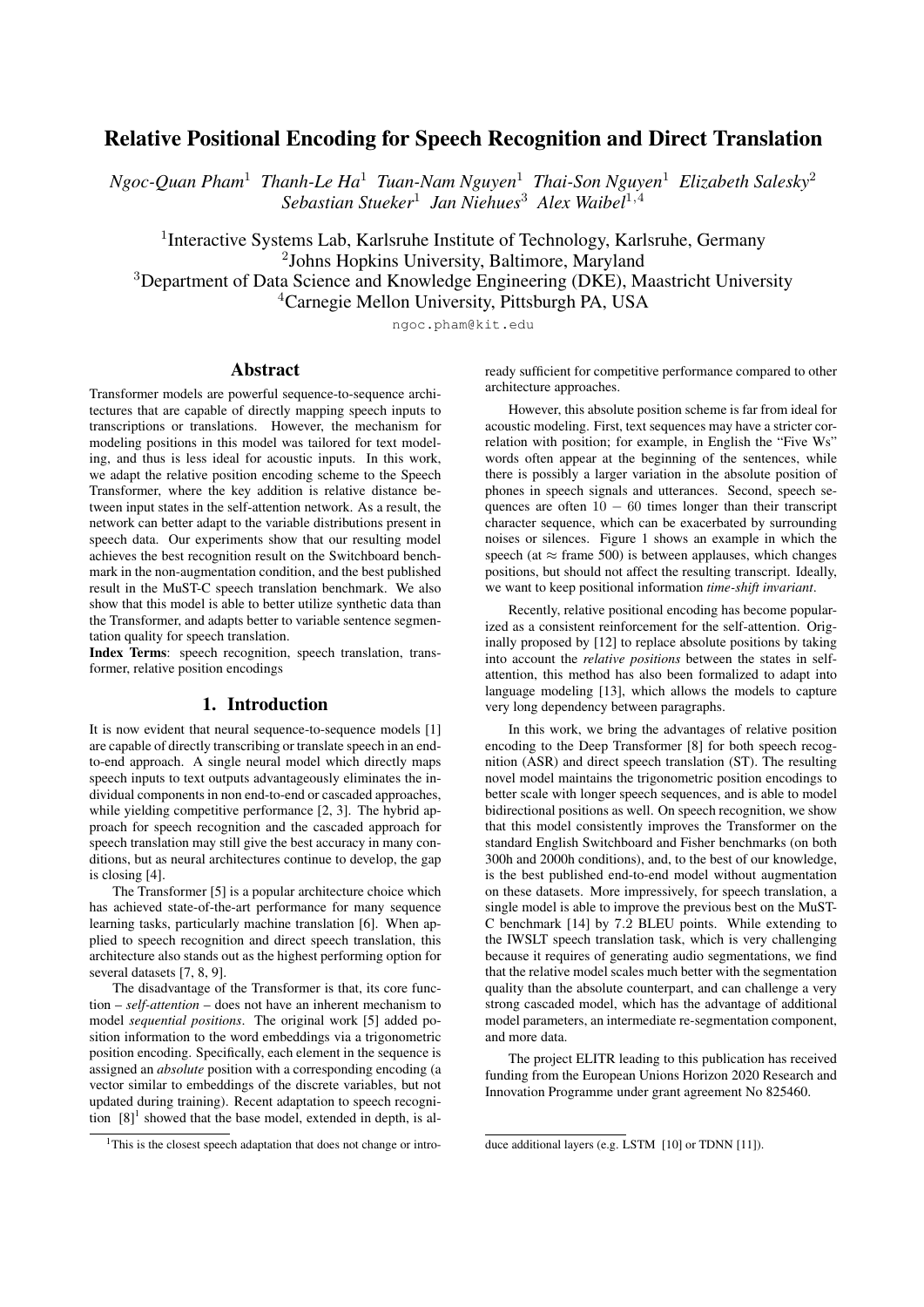

Figure 1: *Speech utterance with applauses at the start and end. Positions have large variation, which is harmful for Transformer with absolute positions and more computation. LSTMs (right) can alleviate this with the forgetting mechanism.*

# 2. Model Description

A speech-to-text model for either automatic speech recognition or direct translation transforms a source speech input with N frames  $X = x_1, x_2, \dots, x_N$  into a target text sequence with M tokens  $Y = y_1, y_2, \dots, y_M$ . The encoder transforms the speech inputs into hidden representations  $h_{1...N}^X$ . The decoder firsts generates a language model style hidden representation  $h_i^Y$  given the previous inputs, then uses the attention mechanism [15] to generate the relevant context  $c_i$  from the encoder states, which is then combined and generate the output distribution  $\alpha$ .

$$
h_{1...N}^X = ENCODER(x_1...x_N)
$$
 (1)

$$
h_i^Y = DECODER(y_i, y_{1...i-1})
$$
 (2)

$$
c_i = \text{ATTENTION}(h_i^Y, h_{1...N}) \tag{3}
$$

$$
o_i = \text{SOFTMAX}(c_i + h_i^Y) \tag{4}
$$

$$
y_{i+1} = sample(o_i) \tag{5}
$$

#### 2.1. Transformer

The Transformer [5] uses attention as the main network component to learn encoder and decoder hidden representations. Given three sequences of vectorized states consisting of queries  $Q \in R^{|Q| \times D}$ ,  $K, V \in R^{|K| \times D}$ , attention computes an energy function  $e_{ij}$  between each query  $Q_i$  and each key  $K_j$ . These energy terms are then normalized with a softmax function, and then used to take the weighted average of the values  $V$ . The energy function can be modeled with neural networks [16] or as simple as projected (with thre additional weight matrices) dotproduct between two vectors  $e_{ij} = Q_i K_j^T$  or as parallelized matrix-multiplication in Equation 6.

$$
\hat{Q} = QW_Q; \hat{K} = KW_K; \hat{V} = VW_V
$$
  
Attention(Q, K, V) = softmax( $\hat{Q}\hat{K}^T$ )V (6)

[5] also improved the attention above through the concept of multi-head attention (MAH), which splits the transformed term  $\hat{Q}, \hat{K}, \hat{V}$  to H different heads. The same dot-product operation is applied on each of the  $H$  query, key and values heads, and finally the result is the concatenation of the H outcomes.

The Transformer encoder and decoder are constructed based through stacked layers that have identical components. Each encoder layer has one self-attention (MAH) sub-layer, which is followed by a position-wise feed-forward neural network with ReLU activation function.<sup>2</sup> Each decoder layer is quite similar to the encoder counterpart, with the self-attention sub-layer to connect the decoder states, and the feed-forward network. There is an addition encoder-decoder attention layer in between to extract the context vectors from the top encoder states. Furthermore, the Transformer uses residual connections boost information from bottom layers (e.g. the input embeddings) to the top layers. Layer normalization [17] plays a supportive role, keeping the norms of the outputs in check, when used after each residual connection.

### 2.2. Relative Position Encoding in Transformer

Equation 6 suggests that attention is position-invariant, i.e if the key and value states change their order, the output remains the same. In order to alleviate this problem for this content-based model, positional information within the input sequence is represented in a similar manner with the word embeddings. The positions are treated as discrete variables and then transformed to embeddings either using a look-up table with learnable parameters [18] or with fixed encodings in a trigonometric form:

$$
Pi, 2k = \sin(\frac{i}{10000^{2k/D}})
$$
  
\n
$$
Pi, 2k + 1 = \cos(\frac{i}{10000^{2k/D}})
$$
\n(7)

When applied to *speech* input, this encoding is then added to speech input features [8]. The periodic property of the encodings allow the model to generalize to unseen input length. Following the factorization in [13], we can rewrite the energy function in Equation 6 for self-attention between two encoder hidden states  $H_i$  and  $H_j$  to decompose into 4 different terms:

Energy<sub>ij</sub> = Energy(
$$
H_i + P_i
$$
,  $H_j + P_j$ )  
\n=  $H_i W_Q W_K^T H_j^T + H_i W_Q W_K^T P_j^T$   
\n+  $P_i W_Q W_K^T H_j^T + P_i W_Q W_K^T P_j^T$   
\n=  $A + B + C + D$  (8)

Equation 8 gives us an interpretation of the function: in which term A is purely content-based comparison between two hidden states (i.e speech feature comparison), term D gives a bias between two absolute positions. The other terms represent the specific content and position addressing.

The extension proposed by previously [12] and later [13] changed the terms B, C, D so that only the relative positions are taken into account:

Energy<sub>ij</sub> = 
$$
Energy(H_i, H_j + P_{i-j})
$$
  
\n=  $H_i W_Q W_K^T H_j^T + H_i W_Q W_R^T P_{i-j}^T$   
\n+  $u W_K^T H_j^T + v W_R^T P_{i-j}^T$   
\n=  $A + \tilde{B} + \tilde{C} + \tilde{D}$  (9)

The new term  $\tilde{B}$  computes the relevance between the input query and the relative distance between  $Q$  and  $K$ . Term  $\tilde{C}$  introduces an additional bias v to the content of the key state  $H_i$ , while term  $\tilde{D}$  represents the bias to the global distance. Terms  $\tilde{B}$  and  $\tilde{D}$  also have an additional linear projection  $W_R$  so that the positions and embeddings have different projections.

With this relative position scheme, when the two inputs  $H_i$ and  $H_i$  are shifted (for example, having extra noise or silent in the utterance), the energy function stays the same (for the first layer of the network). Moreover, it can also establish certain

 $2$ It is a sub-layer from the top-down perspective, analyzing the network, but as a neural network itself, it has two hidden layers of its own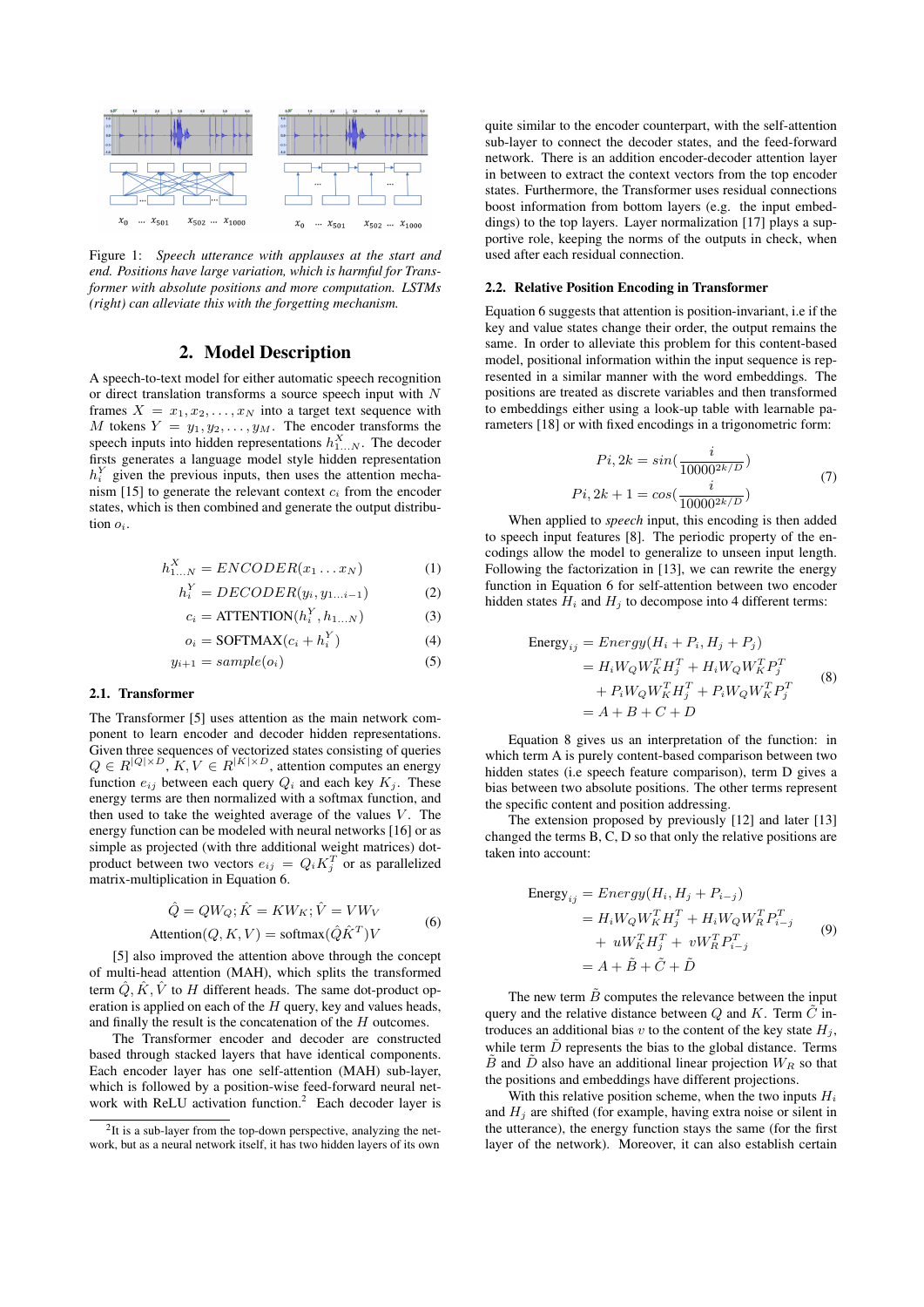inductive bias in the data; for example, the average length of silence or applauses, given the global and local bias terms.

#### 2.3. Adaptation to speech inputs

For relative position encodings with speech inputs, should we use learnable embeddings or fixed encodings to represent the distance  $P_i$ ? The latter has the clear advantage that it already has the periodic property, and given that speech input can be as long as thousands of frames, the former approach would require a necessary cut-off [12] to adapt to longer input sequences. These reasons make sinusoidal encodings a logical choice.

Importantly, the relative position scheme above was proposed for autoregressive language models, in which the attention has only one direction. For speech encoders, each state can attend to both left and right directions, thus we propose to use positive distance when the keys are to the left  $(j < i)$  and negative distance otherwise. As a result, the encodings for  $P_k$  and  $P_{-k}$  will have the same sin terms while the cos terms will have opposite signs, which gives the model a hint to assign different biases to different directions. Implementation wise, it is able to efficiently compute terms  $\tilde{B}$  and  $\tilde{D}$  with the minimal amount of matrix operations. It is necessary to compute  $2K - 1$  terms  $H_i W_Q W_R^T P_k^T$  with  $-K < k < K$  for each query  $H_i$  (For a sequence with  $K$  states, the distance between one state to another k is always in that range).<sup>3</sup> This is followed by the shifting trick [13] to achieve the required energy terms.

# 3. Experiments

### 3.1. Datasets

ASR. For ASR tasks, our experiments were conducted on the standard English Switchboard and Fisher data under both benchmark conditions: 300 hours and 2000 hours of training data. Our reported test results are for the Hub5 testset with two subsets Switchboard and CallHome. Target transcripts are segmented with byte-pair encoding [19] using 10k merges.

SLT. We split our SLT task into two different subtasks. Many SLT datasets require an auto-segmentation component to splits the audio into sentence-like segments.<sup>4</sup> For end-to-end models, this step is crucial due to the lack of incremental decoding and higher GPU memory requirements. The recent *MuST-C* [14] corpus contains segmentations for both training and testset, requiring no extra segmentation component, and so we use its English-German pair serves as our first experimental benchmark. We further carry out experiments on the IWSLT 2019 evaluation campaign data, a superset of MuST-C, where segmentation is not given; here we can compare the effects of variable-quality segmentation on different end2end models, and also compare models to highly competitive tuned cascades. We use the MuST-C validation data for both tasks.

### 3.2. Setup

Our baselines for all experiments use the Deep Stochastic Transformer [8]. We use the relative encoding scheme above for both encoder and decoder to yield relative Transformers.

For ASR, both our baseline Transformer and relative Transformer have 36 encoder and 12 decoder layers with the model size  $D = 512$  and the feed-forward networks have the hidden layer size of 2048. Dropout is applied with the same mask across time steps [20] with  $P_{drop} = 0.35$  and also directly at the discrete decoder inputs with  $P_{drop} = 0.1$ . All models are trained for at most 120000 steps and the reported model parameters are the average of the 10 checkpoints with lowest perplexities on the cross-validation data.

For SLT, the models and the training process are identical to ASR, with the exception that we use  $32$  encoder layers.<sup>5</sup> Following the curriculum learning intuition that SLT models benefit from pre-training the speech encoder with ASR [21], we first pre-trained the model for ASR with the parallel English transcripts from MuST-C, and then fine-tune the encoder weights and re-initialize the decoder for SLT. This approach enabled us to consistently train our SLT models without divergence (which may happen when the learning rate is too aggressive or the halfprecision GPU mode is used).

For all models, the batch size is set to fit the models to a single GPU  $<sup>6</sup>$  and accumulate gradients to update every 12000</sup> target tokens. We used the same learning rate schedule as the Transformer translation model [5] with 4096 warmup steps for the Adam [22] optimizer.

### 3.3. Speech Recognition Results

Table 1: *ASR: Comparing our best models to other hybrid and end-to-end systems on the 300h SWB training set and Hub5'00 test sets. Absolute best is bolded, our best is italicized. WER*↓ *.*

|            | <b>Models</b>                    | <b>SWB</b> | w/ SA | <b>CH</b> | w/ SA |
|------------|----------------------------------|------------|-------|-----------|-------|
|            | [23] BLSTM+LFMMI                 | 9.6        |       | 19.3      |       |
|            | [24] Hybrid+LSTMLM               | 8.3        |       | 17.3      |       |
| End-to-End | [25] LAS (LSTM-based)            | 11.2       | 7.3   | 21.6      | 14.4  |
|            | [26] Shallow Transformer         | 16.0       | 11.2  | 30.5      | 22.7  |
|            | [26] LSTM-based                  | 11.9       | 9.9   | 23.7      | 21.5  |
|            | [3] LSTM-based                   | 12.1       | 9.5   | 22.7      | 18.6  |
|            | +SpecAugment +Stretching         |            | 8.8   |           | 17.2  |
| Jurs       | Deep Transformer (Ours)          | 10.9       | 9.4   | 19.9      | 18.0  |
|            | +SpeedPerturb                    |            | 9.1   |           | 17.1  |
|            | Deep Relative Transformer (Ours) | 10.2       | 8.9   | 19.1      | 17.3  |
|            | +SpeedPerturb                    |            | 8.8   |           | 16.4  |

We present ASR results on the Switchboard-300 benchmark in Table 1. It is important to clarify that spectral augmentation (dubbed as *SpecAugment*) is a recently proposed augmentation method that tremendously improved the regularization ability of seq2seq models for speech recognition [25]. In better demonstrate the effect of relative attention, we conduct experiments with and without augmentation.

Compared to the Deep Stochastic model [8], using relative attention is able to reduce our WER from 10.9 to 10.2 and 19.9 to 19.1 on SWB and CH, without any augmentation. Compared to other works under this condition, our results are second to none among the published end2end models, and can rival the LFMMI hybrid model [23] that has an external language model utilizing extra monolingual data.

With spectral augmentation, the improvement from relative attention is still noticeable, further reducing WER from 9.4 to 8.9, and 18.0 to 17.3 from the baseline (the relative gain on **CallHome** is kept at  $4\%$ ). This is second only to [25], the stateof-the-art on this benchmark at 7.3 and 14.4; however their models use an aggressively regularized training regime on multiple TPUs for 20 days. Other end-to-end models [26, 3] using

 $3$ [13] only needs to compute K terms as it has only one direction <sup>4</sup>This is commonly seen in IWSLT evaluation campaigns [4].

<sup>&</sup>lt;sup>5</sup>The SLT data sequences are longer and thus need more memory <sup>6</sup>Titan V and Titan RTX with 12 and 24 GB respectively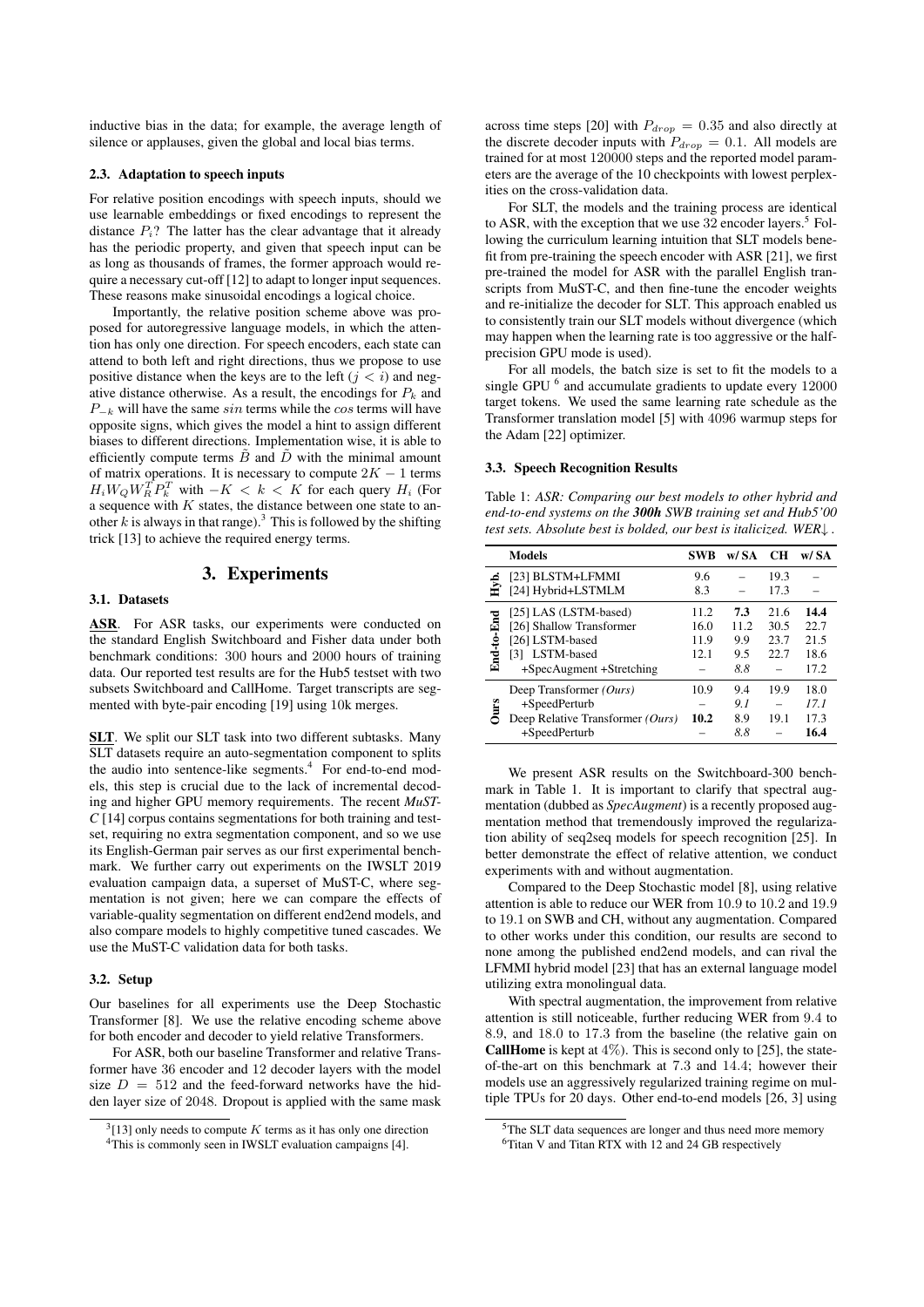single GPUs showed similar behavior to ours with SpecAugment. Finally, with additional speed augmentation, relative attention is still additive, with further gains of 0.3 and 0.7 compared to our strong baseline.

Table 2: *ASR: Comparison on 2000h SWB+Fisher training set and Hub5'00 test sets. Absolute best is bolded, our best is italicized. WER*↓ *.*

|            | <b>Models</b>                    | <b>SWB</b> | CН          |
|------------|----------------------------------|------------|-------------|
| Hybrid     | [23] Hybrid                      | 8.5        | 15.3        |
|            | [27] Hybrid w/ BiLSTM            | 7.7        | 13.9        |
|            | [28] Dense TDNN-LSTM             | 6.1        | <b>11.0</b> |
| End-to-End | $[29]$ CTC                       | 8.8        | 13.9        |
|            | [3] LSTM-based                   | 7.2        | 13.9        |
|            | Deep Transformer $(Ours)$        | 6.5        | 11.9        |
|            | Deep Relative Transformer (Ours) | 6.2        | 11.4        |

The experiments on the larger dataset with 2000h follow the above results for 300h, continuing to show positive effects from that relative position encodings. The error rates on those SWB and CH decrease from 6.5 and 11.9 to 6.2 and 11.4 (Table 2). Our best model is significantly better than previously published CTC [29] and LSTM-based [3] models, and approaches the heavily tuned hybrid system [28] with dense TDNN-LSTM. It is likely possible to reach better error rates, with the help of ensembled models, further data augmentation, and language models. Our experiments here, however, show that the novel relative model is consistently better than the baseline, regardless of the data size and augmentation conditions.

### 3.4. Speech Translation Results

Our first SLT models were trained only on the MuST-C training data and the results are reported on the COMMON testset<sup>7</sup>, using the provided with the segmentation of each utterance which has a corresponding translation. For each utterance, we can directly translate with the end2end model, and the final score can be obtained using standard BLEU scorers such as Sacre-BLEU [30] because the output and the reference are already sentence-aligned in a standardized way.

As shown in Table 3, our Deep Transformer baseline achieves an impressive 24.2 BLEU score compared to the ST-Transformer [9], which is a Transformer model specifically adapted for speech translation. Using relative position information makes self-attention more robust and effective still, as our BLEU score increases to 25.2.

For better performance, we also add the Speech-Translation TED corpus <sup>8</sup> and follow the method from [9] to add synthetic data for speech translation, where a cascaded system is used to generate translations for the TEDLIUM-3 data [31]. Our cascade system is built based on the procedure from the winning system in the 2019 IWSLT ST evaluation campaign [32].

With these additional corpora, we observe a considerable boost in translation performance (similarly observed in [9]). More importantly, the relative model further enlarges the performance gap between two models to now 1.4 BLEU points. We hypothesize that the model is able to more effectively use the

additional data, with data patterns more easily captured when the model considers *relative* rather than absolute distance between speech features. More concretely, each training corpus has a different segmentation method, which leads to large variation in spoken patterns, which is difficult to capture using absolute position encodings.

To verify our hypothesis, we compare these two models and the cascaded system on the TEDTalk testsets without a provided segmentation. These talks are available as long audio files and require an external audio segmentation step to make translation feasible. It is important to note that the cascaded model has a separate text re-segmentation component [33] which takes ASR output and reorganizes it into logical sentences, which is a considerable advantage compared to the end2end models. We experimented with several audio segmentation methods and see that the cascade is less affected by the segmentation quality than the end-to-end models.

The results in Table 4 compare two different segmentation methods, LIUM [34] and VAD [35], and four different testsets. The relative Transformer unsurprisingly consistently outperforms the Transformer, regardless of segmentation. Moreover, comparing between the segmenters, the relative model more effectively uses higher segmentation quality, yielding a larger BLEU difference. While the base Transformer only increases up to 0.5 BLEU with better segmentation, this figure becomes up to 2.4 BLEU points for the relative counterpart. In the end, the cascade model still shows that heavily tuned separated components, together with an explicit text segmentation module, is an advantage over end-to-end models, but this gap is closing with more efficient architectures.

Table 3: *ST: Translation performance in BLEU*↑ *on the COM-MON testset (no segmentation required)*

| Models                                                                                                                  | BLEU                 |
|-------------------------------------------------------------------------------------------------------------------------|----------------------|
| [9] ST-Transformer<br>$+SpecAugment$<br>+Additional Data [36]                                                           | 18.0<br>19.3<br>23.0 |
| Deep Transformer (w/ SpecAugment)<br>+Additional Data<br>Deep Relative Transformer (w/ SpecAugment)<br>+Additional Data |                      |

Table 4: *ST: Translation performance in BLEU*↑ *on IWSLT testsets (re-segmentation required)*

| Testset                 | <b>Transformer</b> |            | <b>Relative</b> |       | Cascade     |       |
|-------------------------|--------------------|------------|-----------------|-------|-------------|-------|
| Segmenter $\rightarrow$ | LIUM               | <b>VAD</b> | <b>LIUM</b>     | VAD   | <b>LIUM</b> | VAD   |
| tst2010                 | 22.04              | 22.53      | 23.29           | 24.27 | 25.92       | 26.68 |
| tst2013                 | 25.74              | 26.00      | 27.33           | 28.13 | 27.67       | 28.60 |
| tst2014                 | 22.23              | 22.39      | 23.00           | 25.46 | 24.53       | 25.64 |
| tst2015                 | 20.20              | 20.77      | 21.00           | 21.82 | 23.55       | 24.95 |

# 4. Conclusion

Speech recognition and translation with end-to-end models have become active research areas. In this work, we adapted the relative position encoding scheme to speech Transformers for these two tasks. We showed that the resulting novel network provides consistent and significant improvement through different tasks and data conditions, given the properties of acoustic modeling. Inevitably, audio segmentation remains a barrier to end-to-end speech translation; we look forward to future neural solutions.

 $7$ MuST-C is a multilingual dataset and this testset is the commonly shared utterances between the languages.

<sup>8</sup>Available from the evaluation campaign at https://sites.google.com/view/iwslt-evaluation-2019/speech-translation